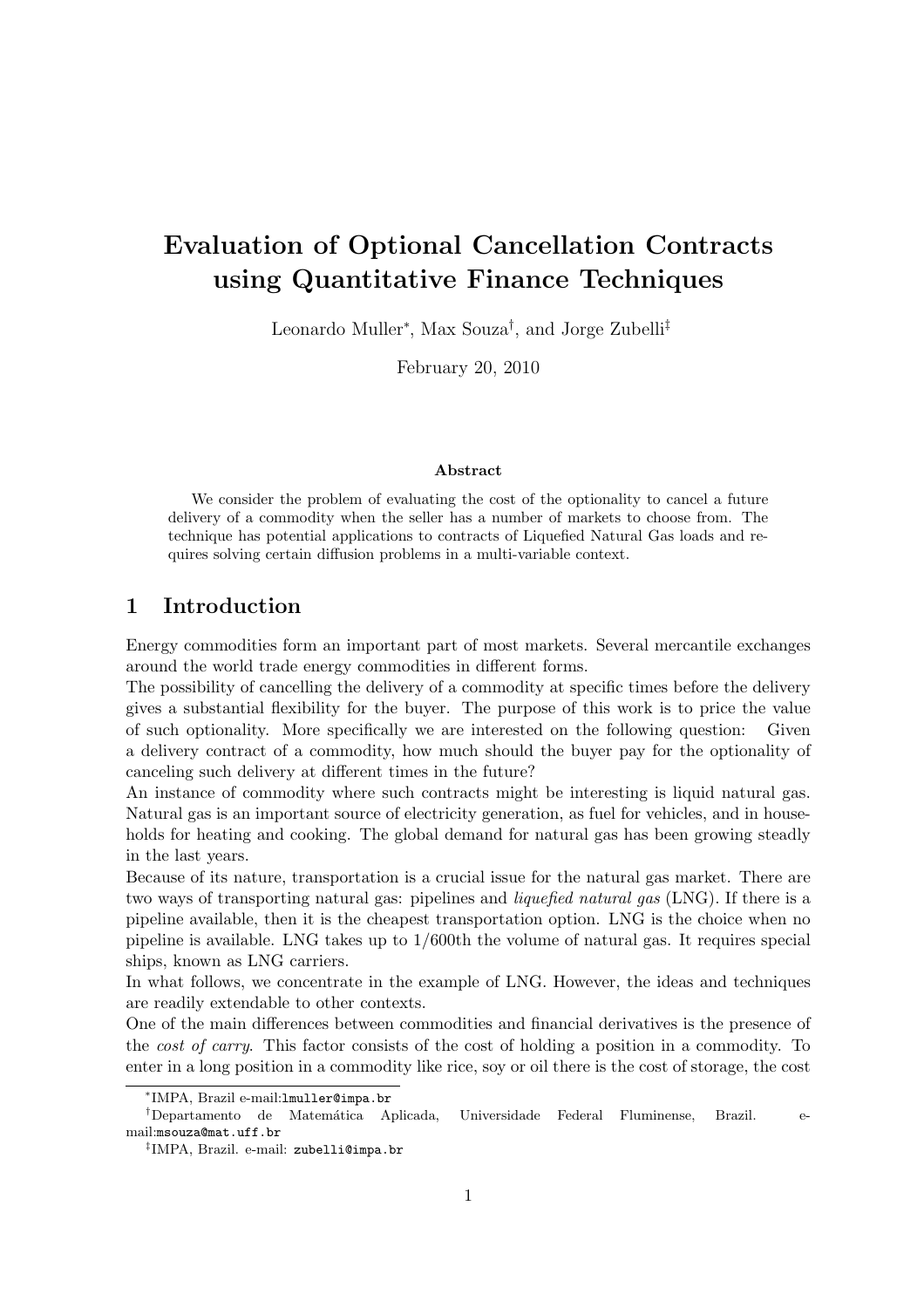of financing the position and the cash flow for owing the asset. The important implication of the cost of carry is that we do not have a non arbitrage price for futures prices of commodities, what we do have is a non-arbitrage interval...

In this study we will focus on LNG market, we will study a spot price model for LNG and introduce some derivatives over LNG. LNG has received a lot of attention in recent years.

LNG "per  $se$ " is not directly considered a commodity, since it is not traded in any mercantile exchange. LNG trades are over-the-counter (OTC) and in general between two countries. LNG is not a local market, we can not try to find a proxy for the price in any specific markets, basically because the owner of the cargo is arbitrating among different markets.

In the Asian-Pacific market, LNG prices are indexed to crude oil prices. In Europe there are different indices, such as crude oil (note that crude oil prices are different in Asia and Europe), or a basket of indexes (like oil products, coal, inflation, among others). In the USA, LNG is usually indexed by Henry Hub gas prices.

For a literature on natural gas see [VJ06, Jen03, SLNvH05].

One of the main advantages of our model is that no data for LNG is used. We find the spot price based on the prices of the local market, which makes it possible to calibrate the model using the huge amount of data for local markets.

Once the spot price was modeled we are able to treat derivatives and introduce some contracts for LNG. The two contracts studied were futures for LNG and cancellation options. This second contract is uncommon in the literature. It is a contract that gives the owner the right to buy LNG in a given date and the right to cancel the contract paying some fee on certain dates. Some uses and motivation of this contract are shown.

### 2 Spot Price

Oftentimes, spot prices of energy commodities are not directly traded or available. The first step toward modeling commodities is to find its spot price. As it turns out, LNG trades are done over-the-counter (OTC), and in general take place between two countries. Furthermore we do not have any database regarding these trades. LNG is a global market, therefore we cannot find a proxy for the price in any specific markets, basically because the owner of the cargo is arbitrating among different markets.

Natural gas is a commodity in most countries. Several mercantile exchanges have derivatives over natural prices. Just to give one example, let us consider USA. The most used reference pricing point in the USA is Henry Hub which is the pricing point for natural gas contracts traded on the New York Mercantile Exchange (NYMEX). The NYMEX trades futures contracts for natural gas (called Henry Hub Futures), they also have options over Henry Hub futures. The natural gas prices are very well modeled in each market. We will use the fact that there is a model for natural gas in every country.

In order to model the market let us consider a specific producer like Nigeria, for example. Nigeria can sell LNG to any country, see figure 1. For instance, if it sells in the USA it will receive for the gas the spot price for natural gas in the USA, which in general is related to NYMEX Henry Hub prices. To sell in the USA the producer pays the netback costs (transport,liquefaction,re-gasification,...). The profit of selling to USA is then the Henry Hub price subtracted by the netback cost.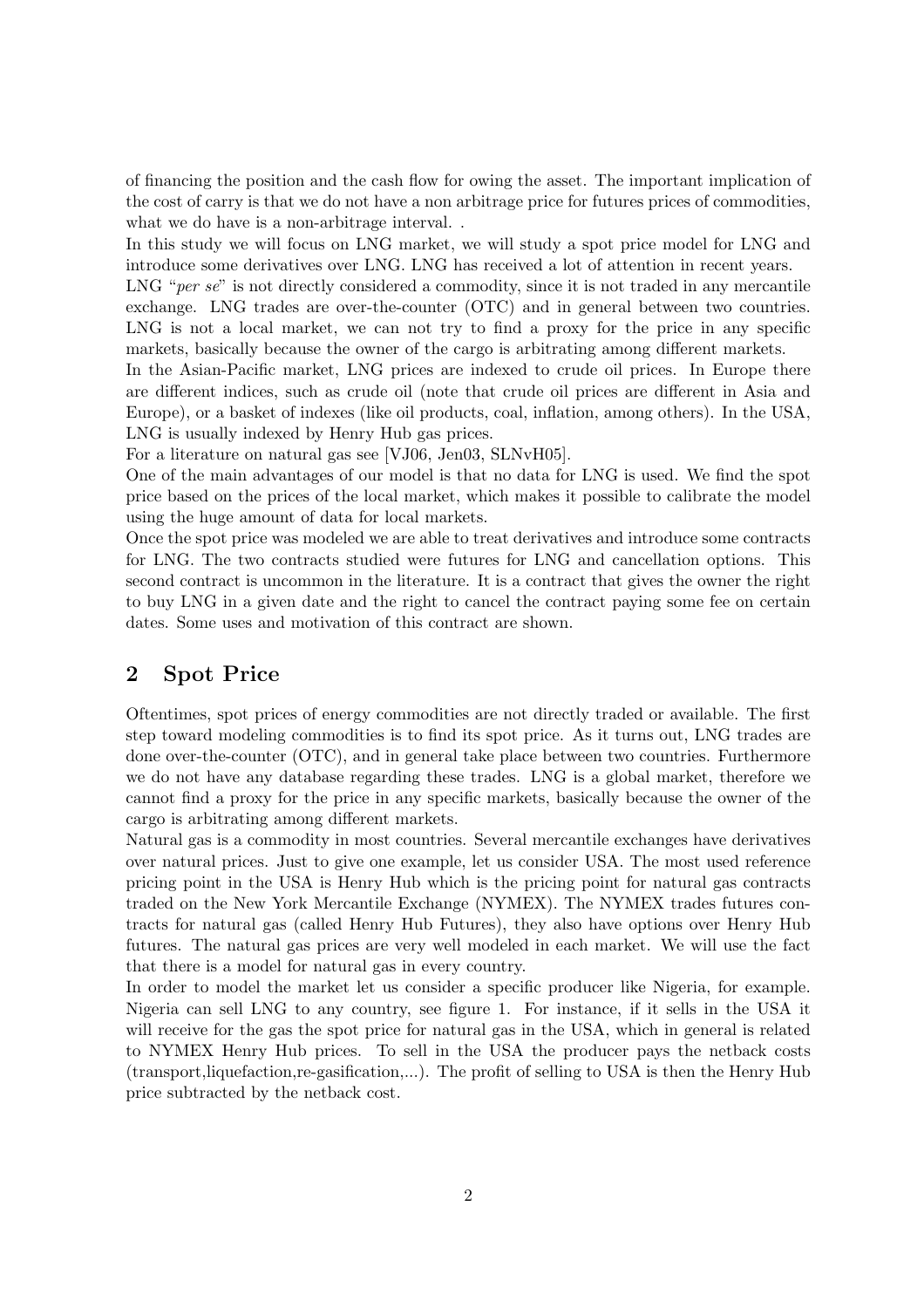

Figure 1: Spot Model Conceptual Map

#### 3 The Model

Given a specific seller we can model the market. The price will be given by a profit maximization of this seller. Some basic market hypotheses will be needed:

- The seller has access to K markets, and pays  $f^k \in \mathbb{R}$  of netback cost in order to sell to market k.
- The prices of natural gas are given by  $S_t \in (\mathbb{R}^+)^K$ , a K-dimensional stochastic process defined on on the filtered, probability space  $(\Omega, \mathcal{F}, \{\mathcal{F}_t\}, \mathbb{P})$ . In the k-th market natural gas is a commodity and the price will be given by the stochastic process  $S_t^k$ .

If the producer sells to market k the producer receives a profit of  $S_t^k - f^k$ . He tries to maximize profit, and the maximum profit is given by

$$
G(S_t) = \max_{k=1,\dots,K} \left( S_t^k - f^k \right) \tag{1}
$$

If a buyer from market  $k$  wants to buy from this producer he will have to pay no less than  $G(S_t)$  if he pays the netback costs or  $G(S_t) - f^k$  if the cost is payed by the seller. In both cases the seller makes a profit of no less than  $G(S_t)$ .

This price rule implies that buying LNG is no better than buying in the local market. That is a simple consequence of the law of one price in each market. Each market has its own price, so the law of one price is not true globally, and the seller of LNG is doing arbitrage in global market. Once LNG is re-gasified and is inside a local market, it becomes natural gas, and so has the price given by local market.

In this model the amount of natural gas traded by LNG is small, so it does not affect local market prices. This is clearly a simplification.

This model reflects several aspects of the LNG market. In which every seller and buyer have different netback costs. It is common for a country to concentrate the demand for LNG,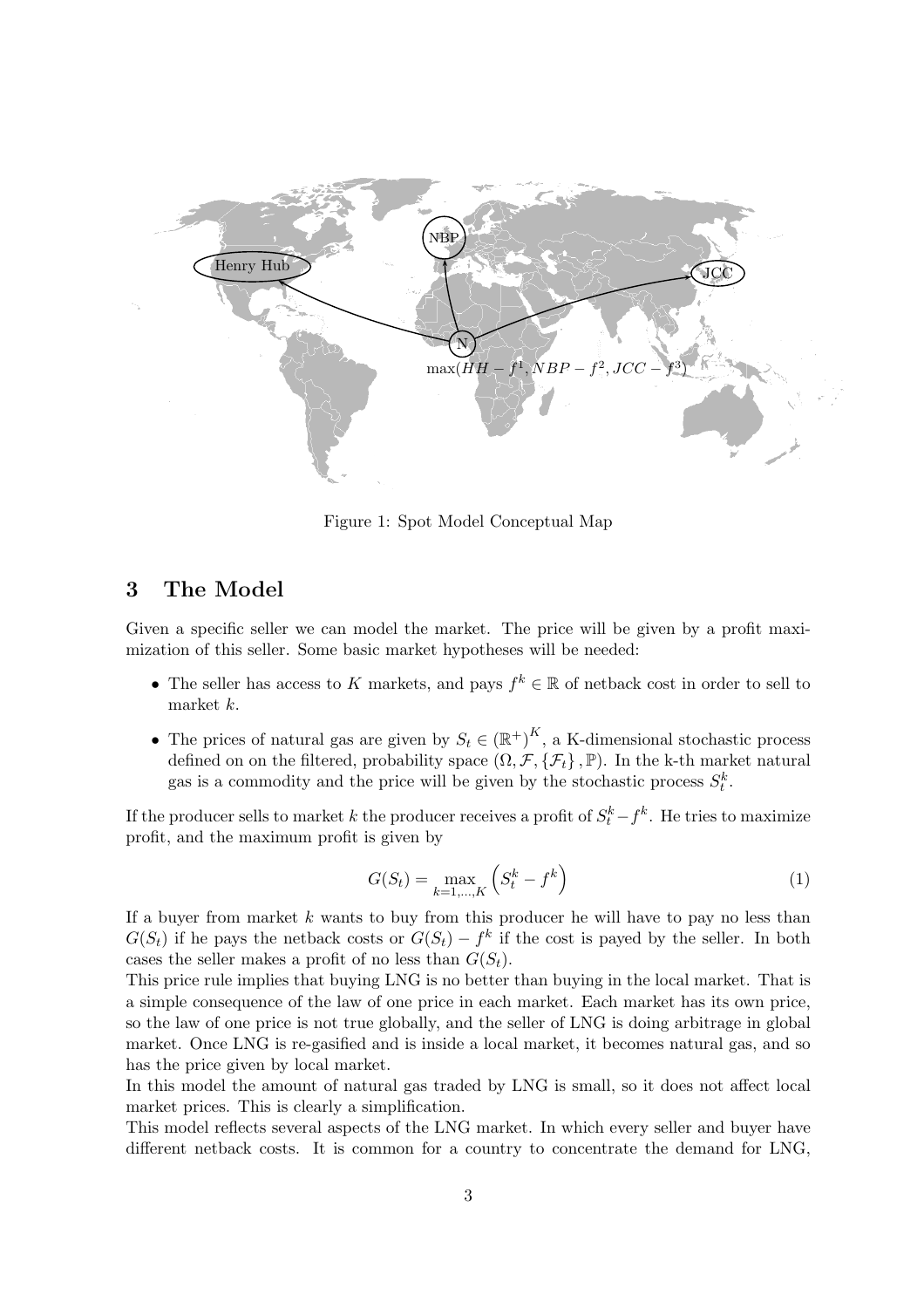which occurs when a market has a spike in prices for natural gas. In this case, this same country is the natural destiny for every free cargo.

Future prices of LNG are straightfoward once we have the spot price model:

$$
F^{G}(t, T, S_{t}) = \mathbb{E}\left[G(S_{T})|\mathcal{F}_{t}\right]
$$
\n(2)

This is the most basic contract possible. It is a useful hedge alternative when you are sure of your demand in a specific time.

#### 4 Cancellation Options

Futures contracts are not flexible enough to cover all the hedge needs which we addressed at the begining of this chapter. Cancellation options are an attempt to deal with wider hedging needs.

Its is natural to have a contract that gives the owner the right, but not the obligation to buy. This makes it possible to hedge against uncertainty in a future time.

We can generalize this flexibility. During the validity of the contract, the owner may receive some information that alows him to know beforehand that the cargo will not be needed. In this case he may want to cancel the cargo in advance.

We now define a contract that has these properties.

Definition: The cancellation option is a contract that gives the holder the following rights:

- At times  $t_1, \ldots, t_N \leq T$  the holder has the right to cancel the contract paying fees  $c_1, \ldots, c_N$  respectively.
- If the holder does not cancel the contract, at T he will buy the LNG cargo paying  $A \cdot S_T^1 + B$ , where A is a proportion of some benchmark market, and B is a fixed cost.

The value of a cancellation option at time t, for market prices  $S_t$  will be denoted by  $V(t, S_t)$ . To value this contract, first note that at delivery the value of the contract is:

$$
V(T, S_T) = G_T(S_T) - (AS_T^1 + B). \tag{3}
$$

Or if we can cancel at deliver  $t_N = T$ 

$$
V(T, S_T) = \max (G_T(S_T) - (AS_T^1 + B), -c_N). \tag{4}
$$

To help fix the notation, consider the example of the cancellation option for which it is possible to cancel for  $t = T$  as in equation (4). The payoff is shown in Figure 2.

We can find the value of the cancellation option backwards. To do this, we will first define auxiliar functions  $V^n(t, S)$  defined on  $[t_{n-1}, t_n] \times \mathbb{R}^K$ . Given  $t \in [t_{n-1}, t_n)$ , then  $V^n$  is given by

$$
V^n(t, S) = \mathbb{E}\left[V^n(S_{t_n}, t_n) | \mathcal{F}_t\right]
$$
\n<sup>(5)</sup>

For  $t_n$ , with  $n < N$  the value of  $V^n$  is given by

$$
V^{n}(t_{n}, S_{t_{n}}) = \max (V^{n+1}(t_{n}, S_{t_{n}}), -c_{n})
$$
 (6)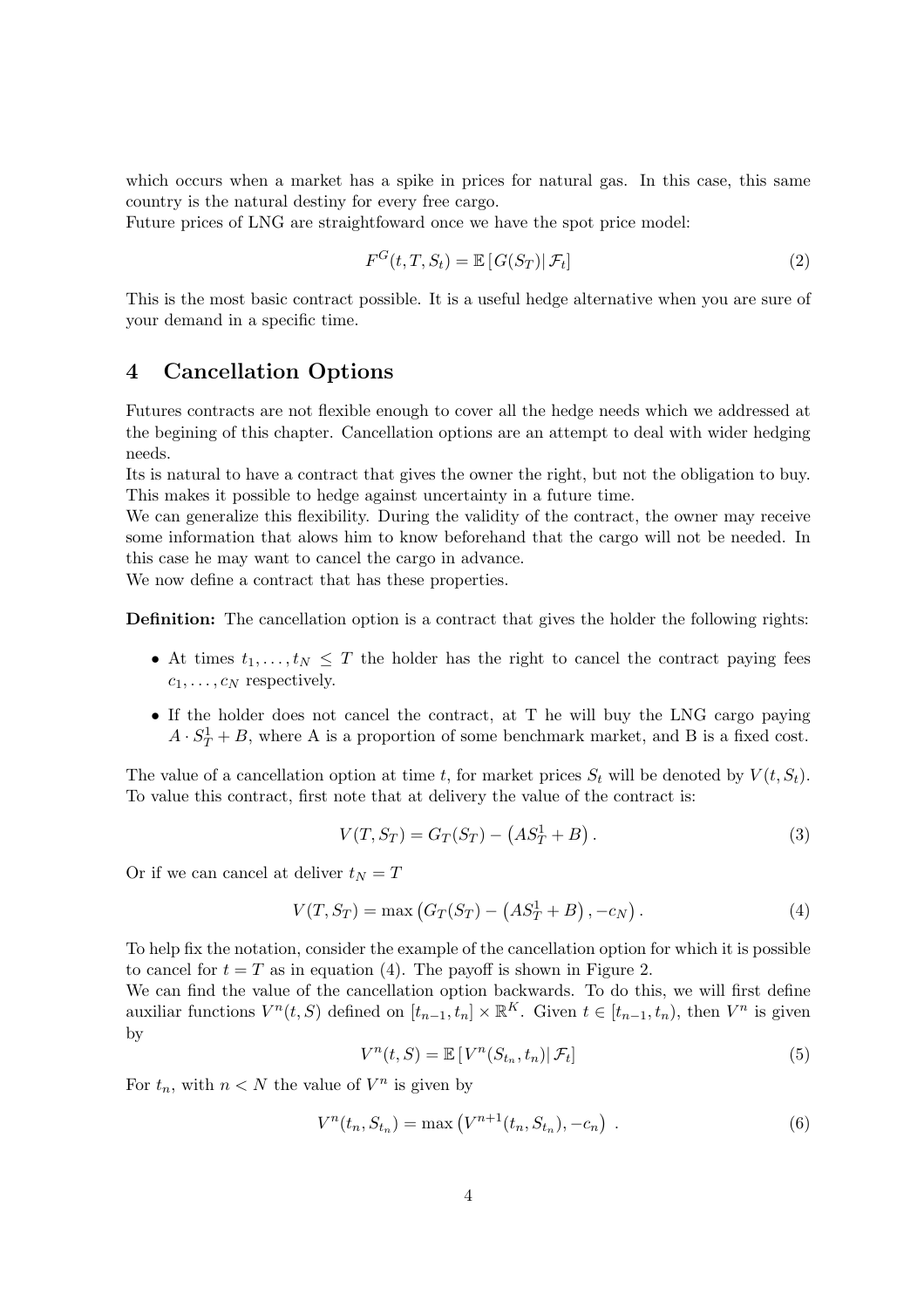

Figure 2: Payoff when it is possible to cancel at delivery time  $(4)$ . The fee to cancel is c, and simplifying assume  $B = 0$ . In area 1, the payoff is positive, so it is not optimal to cancel. In area 2 the payoff is negative but better than the fee. In Area 3 the payoff is smaller than the cancellation fee, so it is optimal to cancel.

If the contract does not give the right to cancel at  $T$ , the final payoff is then given by  $(3)$  so

$$
V^{N+1}(T, S_T) = G_T(S_T) - (AS_T^1 + B) \t\t(7)
$$

where the  $N+1$  interval is  $[t_N, T]$ , the time after the last cancelation date. When the contract gives the right to cancel at  $T$  then the final payoff is given by  $(4)$ , then we have

$$
V^{N}(T, S_{T}) = \max (G_{T}(S_{T}) - (AS_{T}^{1} + B), -c_{N}).
$$
\n(8)

By means of such construction we are able to find the price for every  $t \in [0, T]$ . Where we have

$$
V(t,S)|_{(t_{n-1},t_n]} = V^n(t,S)
$$
\n(9)

#### 5 Facts

Theorem 5.1 For a cancellation contract we have the following properties:

- 1. The contract value is nonincreasing in A
- 2. The contract value is nonincreasing in B
- 3. If for some  $j < i$ , we have that  $c_j < c_i e^{-r(t_i-t_j)}$ , then removing the cancellation date  $t_j$ does not affect the contract value.

The results  $(1)$  and  $(2)$  of Theorem 5.1 show that if you increase the deliver price for LNG the price decrease. In other words, if you need to pay more money, the value of this contract is smaller. The result  $(\beta)$  establishes restrictions on the cancellation fee, which proves that we need increasing fees in order to make the cancellation dates meaningful.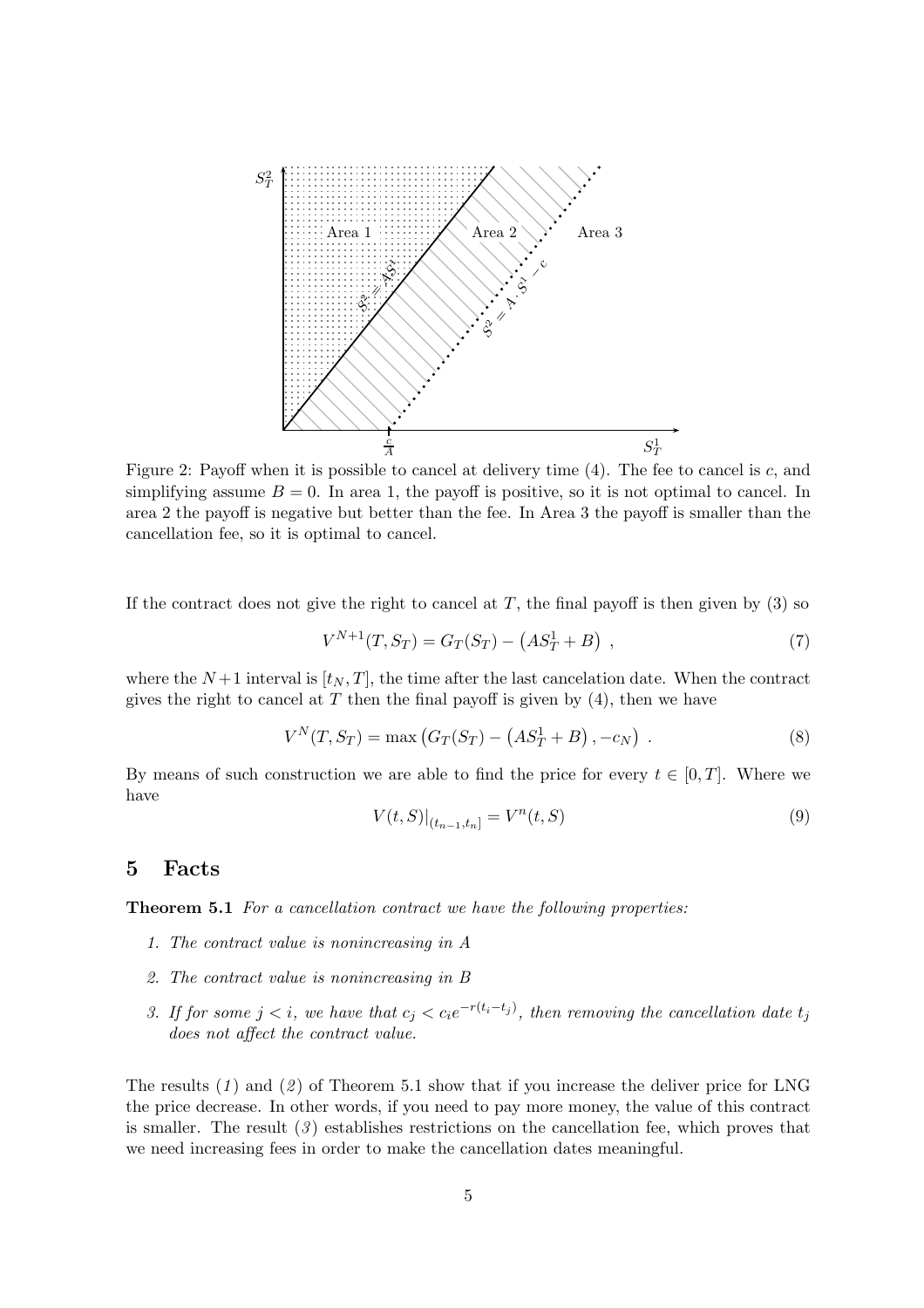We can also study the value of the cancellation optionality. In this case we must define the value of the contract without any cancellation possibility. The contract without cancellation possibility is simply a future given by

$$
F^{V}(t, S_{t}) = \mathbb{E}\left[G_{T} - \left(AS_{T}^{1} + B\right) | \mathcal{F}_{t}\right]. \tag{10}
$$

Using (10) we can define the optionality value as

$$
O(t, S_t) = V(t, S_t) - F^V(t, S_t).
$$
\n(11)

Some properties of the optionality value are given in the next theorem.

Corollary 5.2 The optionality value has several properties:

- 1. The optionality value is always positive;
- 2. The optionality value is non decreasing in A;
- 3. The optionality value is non decreasing in B;
- 4. If for some  $j < i$  we have that  $c_j < c_i e^{-r(t_i-t_j)}$ , then removing the cancellation date  $t_j$ does not affect the optionality value.

The above result has an intuitive explanation. Property  $(1)$  one follows from the fact that the cancellation contract is an option over a future, so its value is always above the future value. Properties (1) and (2) of Theorem 5.1 show that the price of the contract drops with A and B, so the probability of a negative payoff increases, and therefore the value of the cancellation right is higher. This explains (2) and (3) of Corollary 5.2.

**Proposition 5.3** If  $A \leq 1$  and  $B \leq \min_{k=1,\dots,K} (-f_k)$  it is never optimal to cancel.

**Proof:** At T the owner of the contract can receive a LNG cargo, paying  $AS_T^1 + B < G_T(S)$ . П

The above result shows a clearly case were the optionality has null value. When we have A and  $B$  as in Proposition 5.3 it is never optimal to cancel, so the value of the optionality is zero.

#### 6 Least-Squares Method and Monte Carlo Simulations

We describe the method used to solve numerically the model. The model we choose was the regression-based Monte Carlo proposed by [LS01].

The convergence of the method, under fairly general conditions, was proved by [CLP02]. For exemple, considering only markovian processes  $S_t$  such that  $S_t \in L^2(\Omega, d\mathbb{P})$   $\forall t \in [0, T]$ , then convergency of least-squeres Monte Carlo method for cancelation options follows from [CLP02].

The main idea of the method is to use the fact that

$$
\mathbb{E}\left[V\left(t_{n+1}, X(t_{n+1})\right)|\mathcal{F}_{t_n}\right] \tag{12}
$$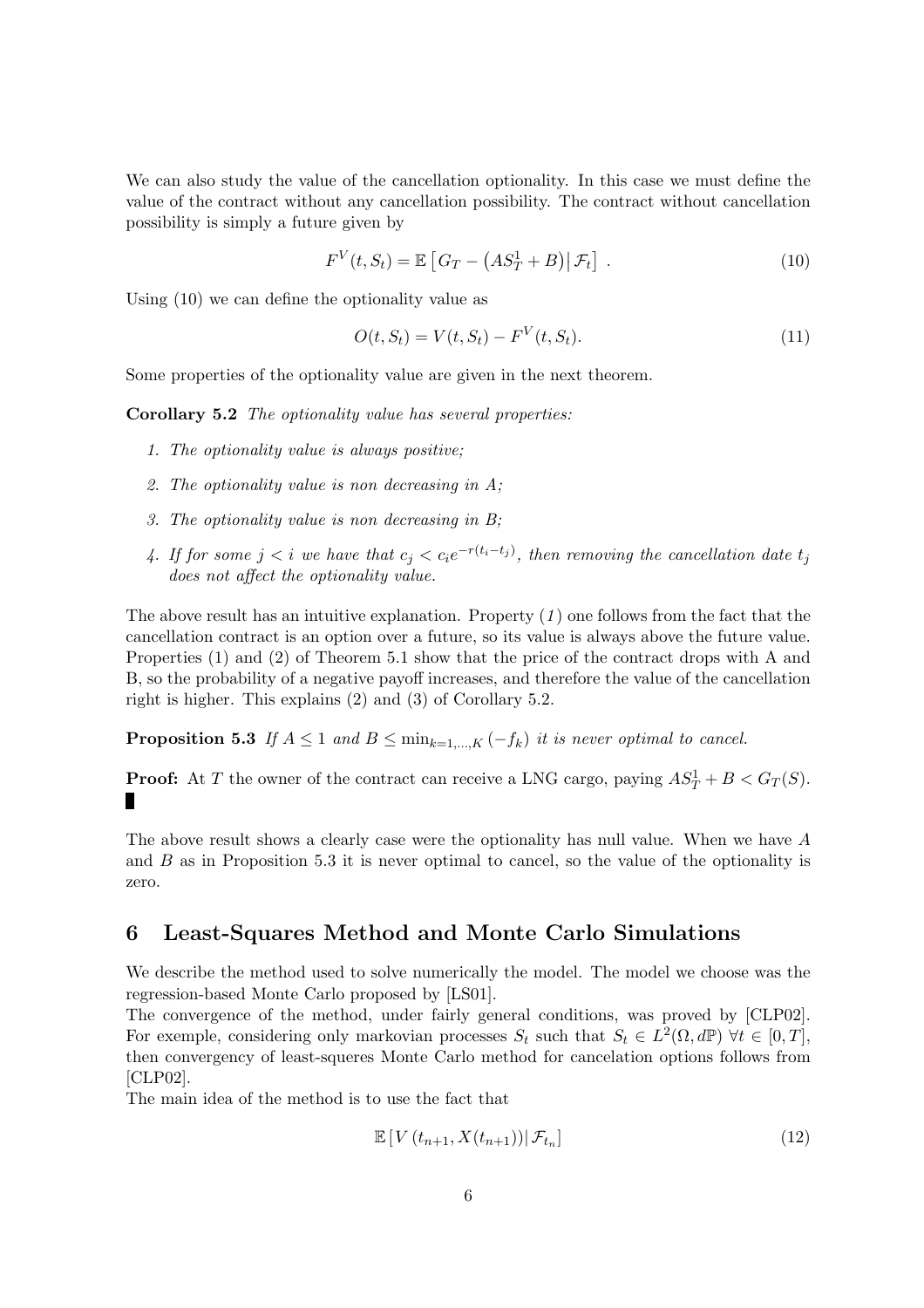is  $\mathcal{F}_{t_n}$ -mensurable, so it may be represented as

$$
\mathbb{E}\left[e^{-r(t_{n+1}-t_n)}V(t_{n+1},X(t_{n+1}))\mid X(t_n)=x\right]=\sum \beta_r \gamma_r(x)\,,\tag{13}
$$

for some base  $\{\gamma_r\}$  of the function space  $L^2(\Omega, d\mathbb{P}, \mathcal{F}_{t_n})$ . We can approximate (13) by

$$
V(t_n^+, X(t_n)) \approx \sum_{n=1}^N \beta_r \gamma_r(X(t_n)).
$$
\n(14)

Thus compute  $\beta$  we solve the following problem by least-squares

$$
\begin{bmatrix}\n\gamma_1(X^1(t_n)) & \cdots & \gamma_R(X^1(t_n)) \\
\vdots & \ddots & \vdots \\
\gamma_1(X^J(t_n)) & \cdots & \gamma_R(X^J(t_n))\n\end{bmatrix}\n\begin{bmatrix}\n\beta_1 \\
\vdots \\
\beta_R\n\end{bmatrix} = e^{-r(t_{n+1}-t_n)}\n\begin{bmatrix}\nV(t_{n+1}, X^1(t_{n+1})) \\
\vdots \\
V(t_{n+1}, X^J(t_{n+1}))\n\end{bmatrix}
$$
\n(15)

Using equation (6) we have

$$
V(t_n, X(t_n)) \approx \max\left(\sum \beta_r \gamma_r(X(t_n)), -c_n\right)
$$
\n(16)

## 7 An Example

The goal of this section is to present some numerical examples. The model chosen was the mean reverting example which is very popular in commodities. The dynamic of the prices in this model is given by

$$
S_t^i = e^{X_t^i}
$$
  

$$
dX_t^i = \kappa_i \left(\theta_i - X_t^i\right) dt + \sum_j A_{i,j} dW_j(t)
$$
 (17)

The solutions is then

$$
X_i(t) = e^{-\kappa_i(t-s)} X_i(s) + \theta_i \left( 1 - e^{-\kappa_i(t-s)} \right) + \int_s^t e^{-\kappa_i(t-u)} \sum_j A_{i,j} dW_j(u) \tag{18}
$$

It is easy to see that

$$
\mathbb{E}\left[X_i\right] = \mu_i = e^{-\kappa_i(t-s)} X_i(s) + \theta_i \left(1 - e^{-\kappa_i(t-s)}\right)
$$
  
Cov
$$
\left[X_i(t), X_j(t) \mid \mathcal{F}_s\right] = \frac{1}{(\kappa_i + \kappa_j)} \left(1 - e^{-(\kappa_i + \kappa_j)(t-s)}\right) (AA^t)_{(i,j)}
$$
(19)

Taking  $t \to \infty$  in the cova In this section we will present the results of the algorithm for the following parameters:

- Maximum degree of the base: 5
- $A = 1.0, B = 2.0, r = 0$
- fee $=(1, 1.25)$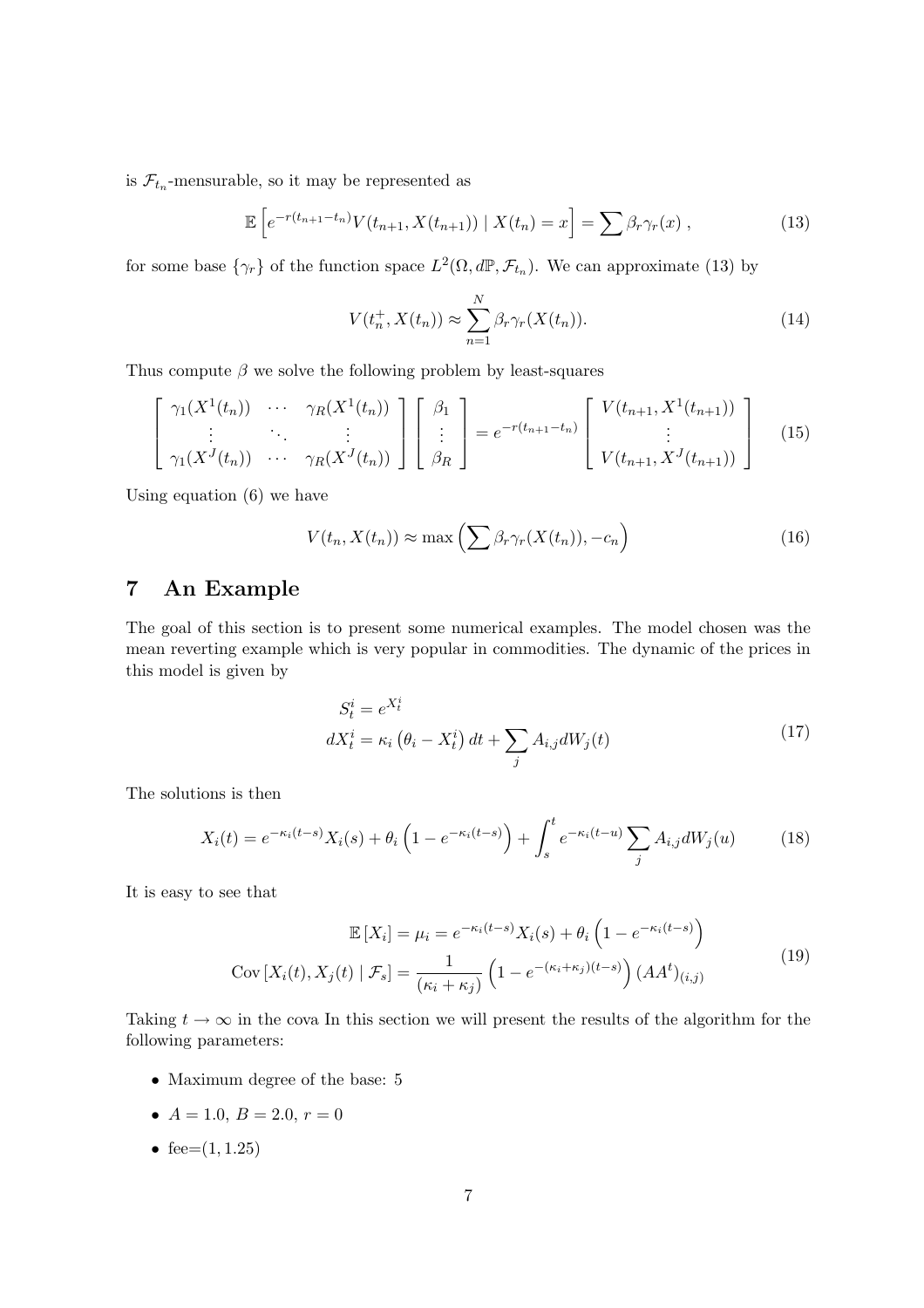- Cancellation dates  $(0.5, 1.0)$  and  $T = 1.5$
- $\kappa = (3, 3)$
- $X_0 = (3, 3)$
- $\bullet$   $\theta = (3, 1.5)$
- Ergodic covariance:  $\begin{bmatrix} 1 & 0.1 \\ 0.1 & 1 \end{bmatrix}$

The results in this section were produced by the  $C_{+}$  program of the previous section. This section focuses on numerical results.

We measured the computational time in order to calculate the option value. The results are expressed in Figure 3. The computational time indicates a linear increase of the computational time with the number of simulations. The time seems to increase polynomially with the number of elements in the base.



Figure 3: Computational time. In order to calculate the time for different base degrees we made 30.000 simulations. The algorithm seems to increase linearly with the number of simulations and polynomially in the base degree.

The algorithm converges for a large number of simulations. The option value calculated from 10.000 to 200.000 had a difference of no more than 5.12%. And if we only consider the results for more than 50.000 simulations the difference was no bigger than 1.5%. Prices also change with maximum base degree but again the result is robust, and no bigger than 6.3%. The results can be seen in figure. 4

The final result is the numerical standard error of the estimator. To calculate this, a total of 20 samples of the algorithm were used, and the standard error was calculated with the usual estimator. As expected the standard error of the estimator decays with the number of simulations. The standard error for large bases seems to be bigger. The result can be seen in figure 5.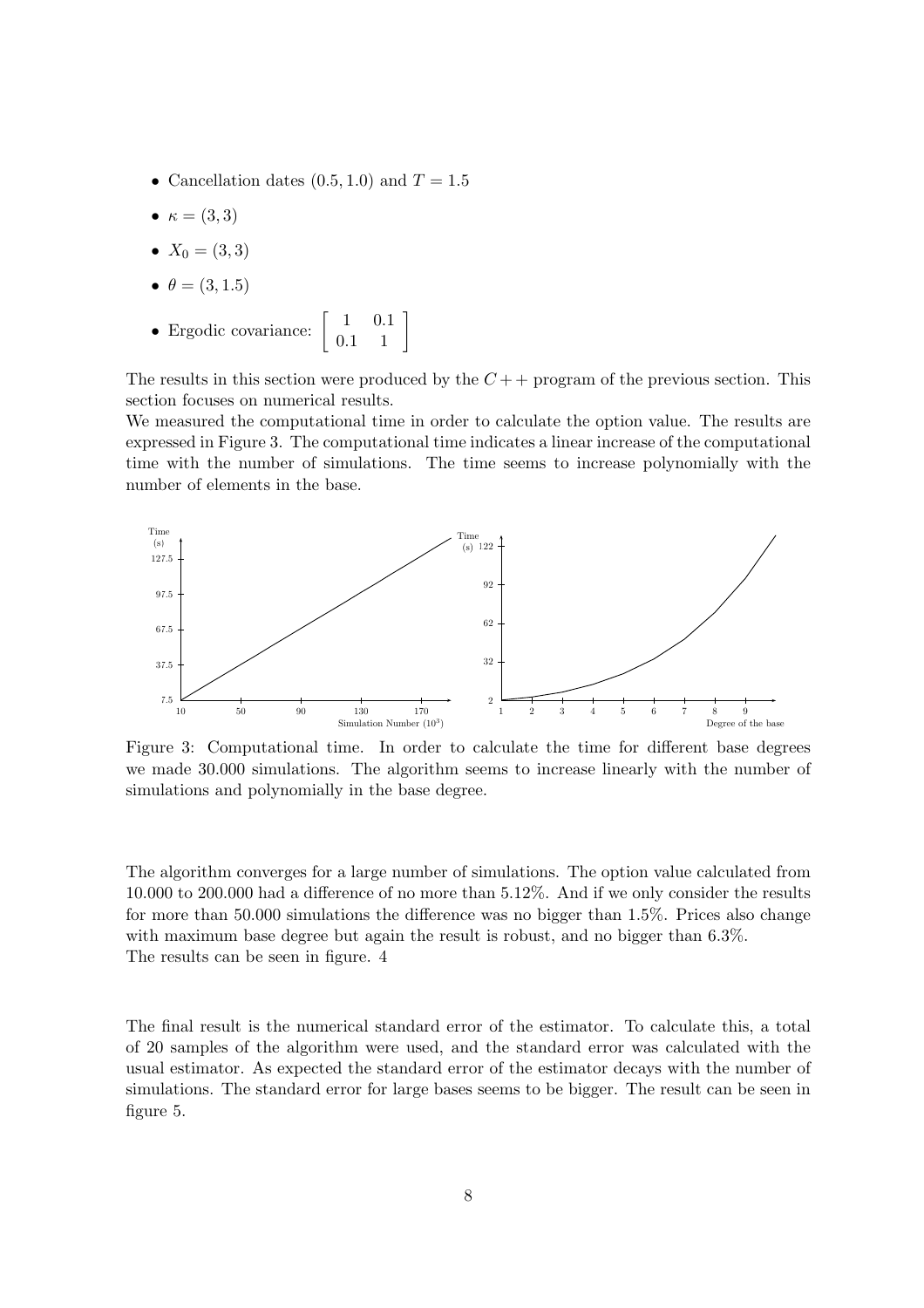

Figure 4: Accuracy. The change of the option price is not very sensitive to change in the number of simulations, and in the number of elements in the base. For the different bases we made 30.000 simulations.



Figure 5: Standar error of the estimator as a function of the number of simulations, with a fixed degree basis, and of the degree of the basis, for a fixed nunber of simulations.